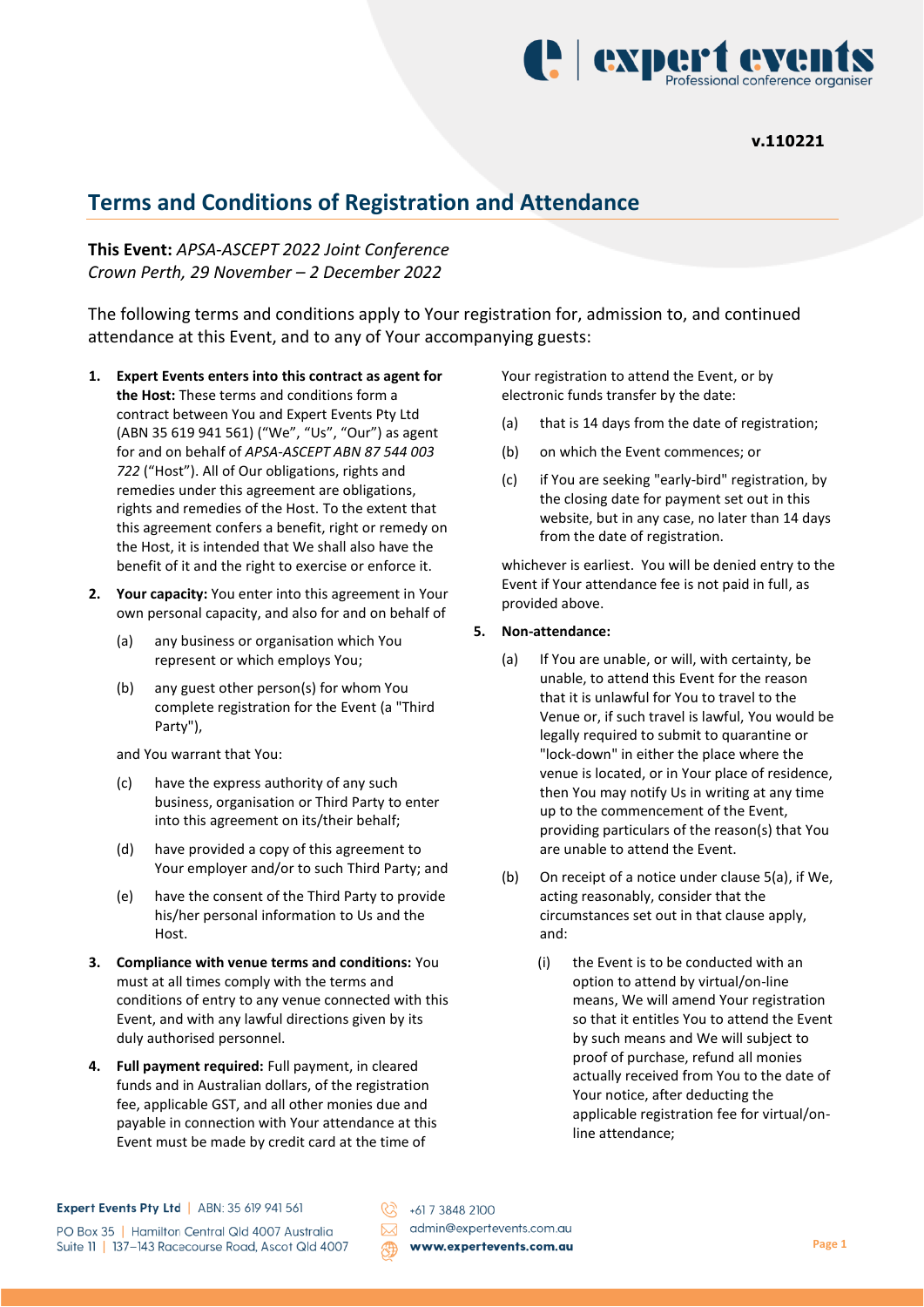

- (ii) if the Event does not have a virtual/online option, We will, subject to proof of purchase, refund all monies actually received from You to the date of Your notice;
- (iii) a refund or partial refund (as the case may be) to which You may be entitled under this clause 5(b) is Your sole entitlement if this paragraph (b) applies and neither We nor the Host will be liable for any losses You incur as a consequence of such cancellation, including but not limited to transportation or accommodation costs, and loss of enjoyment.
- (c) Subjec**t** to clauses 6, 7 and 19, if You do not, or are unable to, attend this Event for any reason other than as specified in clause 5(a), You will not be entitled to a refund of any monies paid in connection with Your registration and neither We nor the Host will be liable for any losses You incur, including but not limited to transportation or accommodation costs.
- (d) The *Frustrated Contracts Act 1978* (NSW) and other legislation concerning frustration of contract, do not apply to this agreement.
- **6. Your cancellation**: If You wish to cancel Your registration:
	- (a) before 5 pm on *Friday 24 October,* you will receive a full refund of monies actually received, less a cancellation fee of AUD110
	- (b) after the date referred to in paragraph (a), You have no entitlement to a refund of any amount.
- **7. Cancellation or postponement of the Event by the Host** –
	- (a) The Host reserves the right to cancel or postpone the Event at any time in its sole discretion and for any reason, including circumstances beyond its control.
	- (b) Expenses for and arrangements You may make for travel and accommodation are at Your sole risk. We recommend that You consider making accommodation and transport arrangements that permit variation or cancellation with appropriate refunds. We further recommend that You obtain insurance that will reimburse

You accommodation and transport costs in the event of cancellation.

- (c) If the Event:
	- (i) is cancelled:
		- A. reasonable endeavours will be made to notify You and details of cancellation will be posted to this website. You are responsible for checking for such notifications/alerts prior to the Event; and
		- B. subject to proof of purchase, a refund of monies actually received is Your sole entitlement in the event of cancellation and neither We nor the Host will be liable for any losses You incur as a consequence of such cancellation, including but not limited to transportation or accommodation costs, and loss of enjoyment; and
	- (ii) is postponed or moved to a different venue:
		- A. reasonable endeavours will be made to notify You (in this clause a "Variation Notice") and details of the postponement/venue will be posted to this website. You are responsible for checking for such notifications/alerts prior to the Event;
		- B. on receipt of a Variation Notice, at Your option You may:
			- notify Expert Events that You cannot, or do not wish to, attend the Event as varied, in which case, subject to proof of purchase, a refund of monies actually received is Your sole entitlement and neither We nor the Host will be liable for any losses You incur as a consequence of such postponement, including but not limited to transportation or accommodation costs, and loss of enjoyment; or
			- notify Expert Events that You wish to attend the Event at its new (postponed) date(s) and/or venue,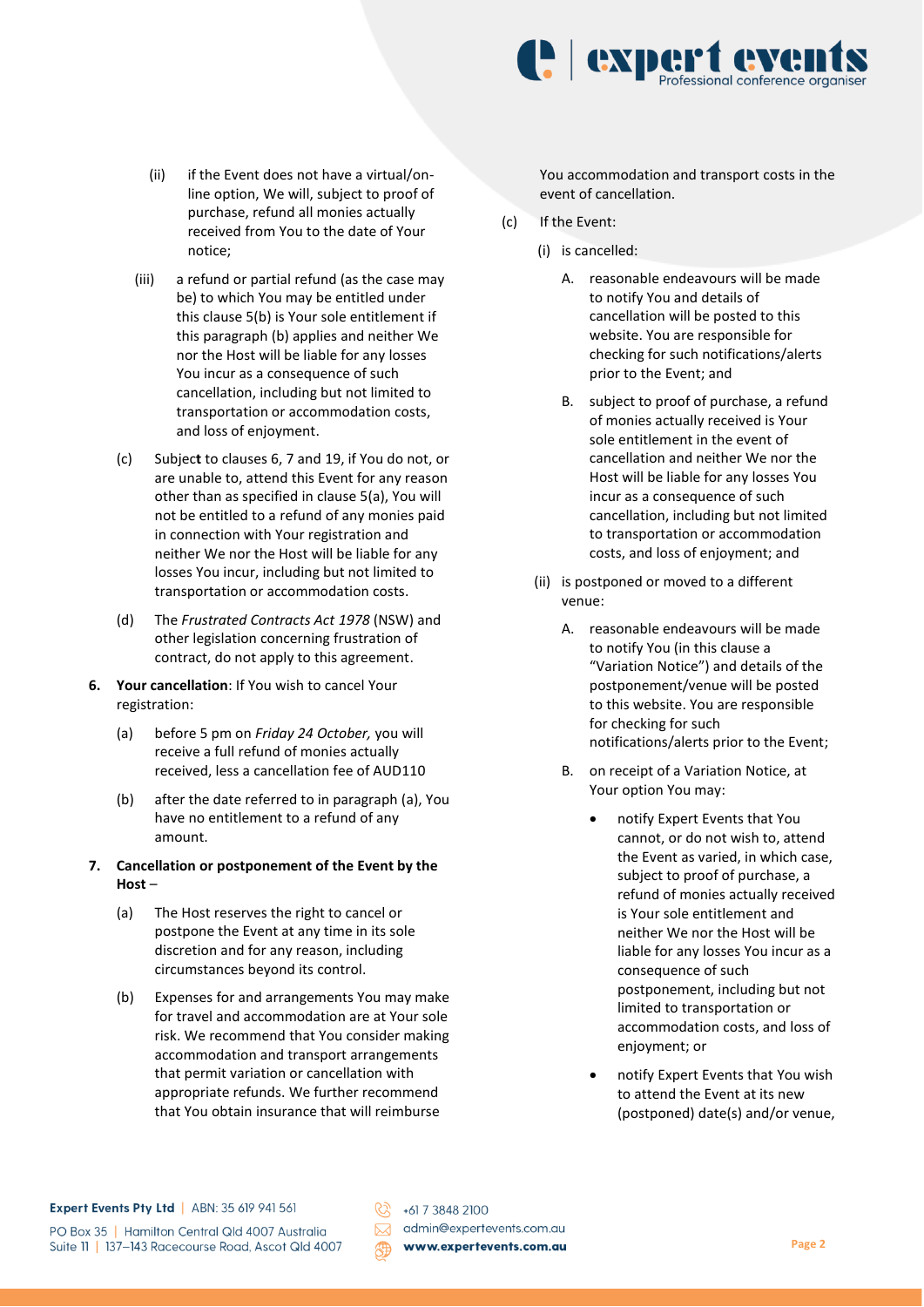

in which case, the monies paid by You will be retained,

and if, within 14 days of the date of the Variation Notice, You do not notify us in writing under paragraph A of this sub-clause, You are deemed to have registered for the Event at its new (postponed) date(s) and/or venue on these terms and conditions and the monies You have paid will be retained as payment for the Event as varied;

and

- (d) The parties agree that the sole rights and consequences of cancellation and variation are set out in this agreement. The *Frustrated Contracts Act 1978* (NSW) and other legislation concerning frustration of contract, do not apply to this agreement.
- **8. Event subject to change** While the Host will make reasonable endeavours to stage the Event as advertised, You agree that the following may occur without liability of any kind to You:
	- (a) changes to the venue or the location of the Event or components of the Event within the venue;
	- (b) changes to programme content, its order or session times;
	- (c) changes to the speakers, entertainers and other presenters;
	- (d) changes to the social programme and the venue(s) for dinners and other social events.

If any changes occur to the Event as advertised, reasonable endeavours will be made to arrange for reasonable substitutes, subject to availability and the circumstances that made the change(s) necessary or desirable. Notice of substantial and material changes will be placed on this website. You are responsible for checking for such notifications/alerts prior to the Event.

- **9. Your conduct at this Event** At all times during this Event You must:
	- (a) conduct Yourself in a reasonable, respectful, considerate and lawful manner;
	- (b) not act, speak or otherwise communicate in a manner that is offensive, obscene or that

reasonable persons may consider to be offensive or obscene;

- (c) if You consume alcohol, do so reasonably and responsibly;
- (d) not place the safety and health of any person(s) at the Event at risk;
- (e) not cause personal injury to, or defame, any person or damage the property of any person;
- (f) be respectful towards speakers and others expressing their opinions and refrain from causing a nuisance or interrupting or disrupting programme content;
- (g) comply promptly with Our reasonable and lawful directions and those of the authorised staff of the Host, its contractor and of the relevant venues; and
- (h) comply with COVID-19 protocols as provided in clause 21.

We or the Host may, without liability to You, eject You from the Event and/or refuse entry to the Event or any part of the Event if We or the Host, acting reasonably, consider that You are in breach of these terms and conditions, or for any other reasonable cause.

- **10. Release of liability** You release Us and the Host from liability for any losses, costs (including legal costs and disbursements) damage or claims, including but not limited to:
	- (a) personal injury of any kind, or death;
	- (b) damage to, loss of or destruction of property of any kind;
	- (c) damage to reputation,

except to the extent that such loss, cost, damage or claim is directly caused by Our negligence or that of the Host (but in which case, clause 11 applies).

- **11. Limitation and exclusion of liability** To the extent permitted by law:
	- (a) if You claim non-compliance with a consumer guarantee applicable to goods or services supplied to You in connection with the Event, Our liability and that of the Host is limited, in the case of: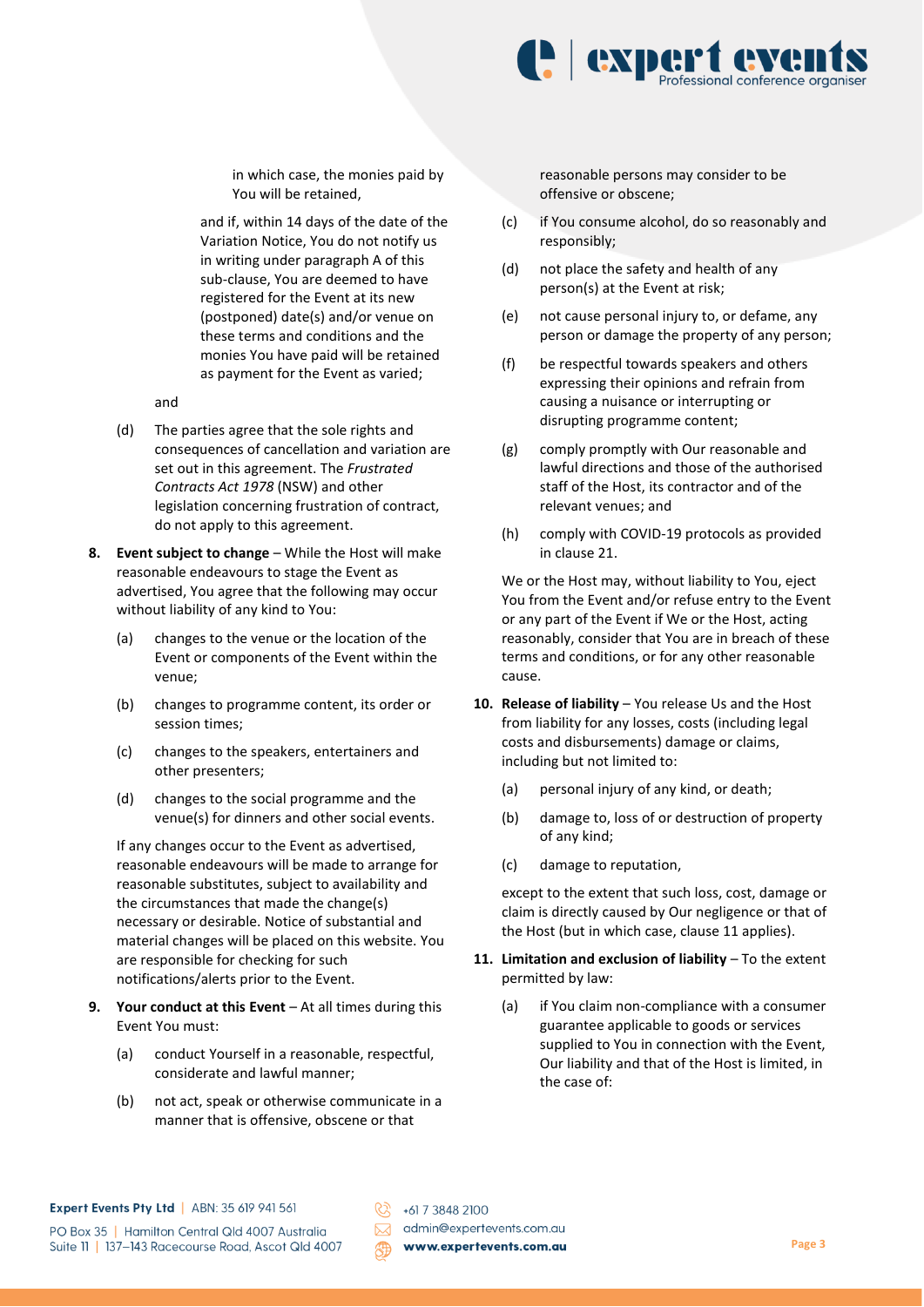

- (i) goods, to the replacement of the goods or the cost of having the goods replaced or repaired; and
- (ii) services, to the resupply of the services or the cost of having the services resupplied;

and

(b) in all other cases, Our liability and that of the Host for any cause of action, including but not limited to breach of contract, negligence or other breach of duty, is limited to the sum of the monies actually paid by You in connection with Your registration for the Event and neither We nor the Host will be liable for loss of profit, loss or revenue, lost cost savings, loss of opportunity, loss of enjoyment or indirect or consequential loss of any kind.

## **12. Independent contractor suppliers** – You acknowledge and agree that:

- (a) all goods and services supplied to You in connection with the Event (including but not limited to transport, accommodation, the venue, food and beverage, audio-visual services, security, cleaning, programme content and entertainment) will be supplied by suppliers (each, a "Supplier") who are all independent contractors of Us and/or the Host;
- (b) the views expressed by any event attendee, speaker, exhibitor, or sponsor are not necessarily those of Us or the Host. All attendees, speakers, exhibitors, and sponsors are solely responsible for the content of their presentations, marketing collateral, advertising and their actions and omissions;
- (c) no Supplier, attendee, speaker, exhibitor, or sponsor is an employee, agent or partner of Us or the Host and neither We nor the Host is vicariously or jointly liable for their actions or omissions. Nothing in this agreement is intended to contract-out of proportionate liability legislation in any state or territory of Australia.
- **13. Indemnity**
	- (a) You must indemnify and keep Us and the Host indemnified against all losses, costs and expenses (including actual legal costs and

disbursements on a full indemnity basis) incurred in connection with any claim, demand, action or proceedings arising wholly or partly, directly or indirectly, from Your act or omission, and whether such claim, demand, action or proceeding is founded wholly or partly on:

- (i) Your unlawful act or omission, negligence, breach of contract (including this agreement), or other breach of duty or any cause of action whatsoever; and/or
- (ii) any term of a contract by which We or the Host is made liable for Your act or omission, or otherwise. You acknowledge and agree that Your actions and omissions may make Us or the Host liable to third parties, including under indemnities.
- (b) You acknowledge and agree that:
	- (i) the indemnity in this clause 13 is not Our or the Host's exclusive remedy; and
	- (ii) any loss or liability We incur to the venue operator or any other third party, as a direct or indirect consequence of Your act or omission, whether or not We or the Host have assumed such liability contractually, is a reasonably foreseeable loss recoverable by Us from You.
- **14. Your breach may cause us liability to third parties -** You acknowledge and agree that:
	- (a) Your negligence or breach of this Agreement or of the venue's terms and conditions of entry may cause us to be in breach of contractual obligations (including indemnities) or other duties or obligations that We or the Host may have to the venue operator or other third parties, such as other attendees, exhibitors at, or sponsors of, the Event; and
	- (b) Any loss or liability We incur to the Venue operator or any other third party, as a direct or indirect consequence of any such negligence or breach by You, is a reasonably foreseeable loss recoverable by Us from You.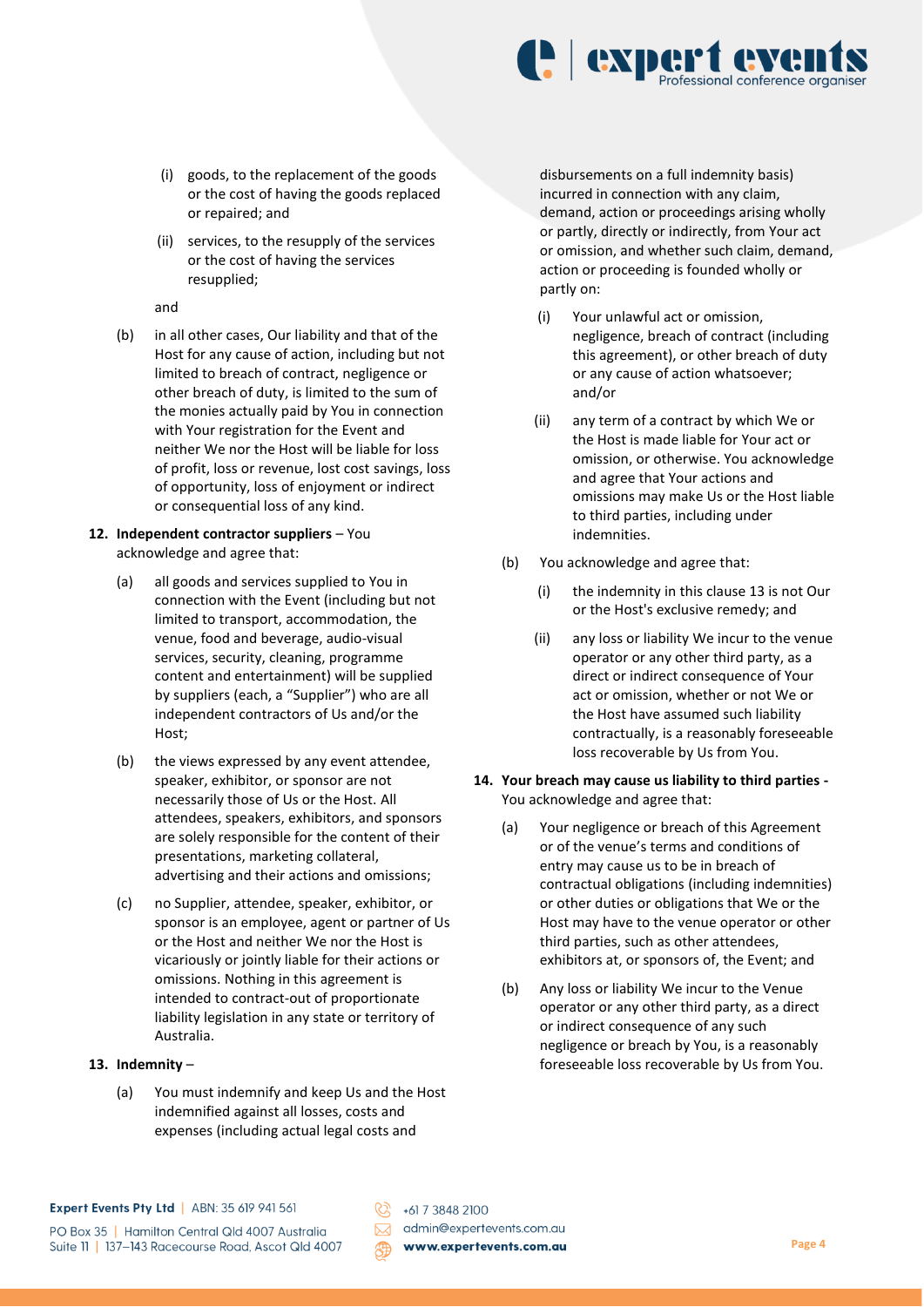

- **15.** Virtual (on-line) participation in the Event If You register to participate in this Event, or any part of it, by virtual (on-line) means, You agree that:
	- (a) it is Your responsibility to ensure that You have appropriate technology, internet connectivity and speed to participate;
	- (b) neither We nor the Host are liable for any interruption, delay sound or picture quality problems You may experience because Your technology is inadequate or because of internet or power interruptions, or internet speed, or other connectivity problems You may experience;
	- (c) You are not entitled to a refund if You are unable to participate, or if the quality of Your participation is diminished, because of the matters referred to in paragraphs (a) and (b) of this clause;
	- (d) You will comply in all respects with clause 9 of this Agreement and with any rules, protocols or other directions made by Us, the Host or the virtual session leader, whether published or issued in writing or orally;
	- (e) If/when You post questions or messages to others participating by virtual means, Your personal information may be shared with those persons; and
	- (f) You warrant that the home/work environment in which You access the virtual component of the Event is safe and free of risk to Your health and safety.

#### **16. Photography and videography/filming** –

- (a) You may use handheld cameras and/or smart phones at the Event to take photographs and videos/films for personal, non-commercial use, provided the act of so doing is not disruptive, intrusive or in breach of intellectual property or privacy rights and provided that the subject of such photography and videography/filming consents. Such photographs and videos/films may not be published, sold, reproduced, transmitted, distributed or otherwise commercially exploited in any manner whatsoever.
- (b) We or the Host may hire service providers (photo/video/streaming/audio) to document and display the Event experience. We and the

Host may also use social media to post photos and videos and to display select submissions at the venue and on Our or the Host's websites.

- (c) You irrevocably authorise Us and the Host to:
	- (i) record You (picture and voice) on photos, films and sound recordings (each, a "Recording"); and
	- (ii) edit and incorporate the Recording into a photo, video gallery, short film or webinar as a record of and for the promotion of the Event and future similar events,

for no monetary or other compensation to You and You acknowledge and agree that You have no right, title or interest in such Recording.

**17. Guests and other Third Parties –**If You register a Third Party (see the definition in clause 2) for this Event, You must ensure that the Third Party complies with these terms and conditions of registration and attendance.

If You are a guest of a registrant for the Event or other Third Party, it is a condition of Your admission to and continued attendance at the Event, that You agree to these terms and conditions of registration and attendance and that You comply with them. If You do not agree to these terms and conditions of registration and attendance, please notify Us and Your name will be removed from the guest list.

## **18. Privacy and electronic messages** –

- (a) You consent to Our collection, use and disclosure of Your personal information, including sensitive information as defined in the *Privacy Act 1998 (Cth),* as set out in our Privacy Policy and Collection Statement. You acknowledge that You have accessed those documents by the links provided in this website.
- (b) You consent to receiving commercial electronic messages from sponsors and exhibitors of the Event, to which We may disclose Your personal information, including Your contact in
- **19. Assignment (transfer) of Your registration** You may transfer Your registration for this Event to a person (the "Transferee"), provided that the Transferee agrees to be bound by these terms and conditions in such manner as We require. If a